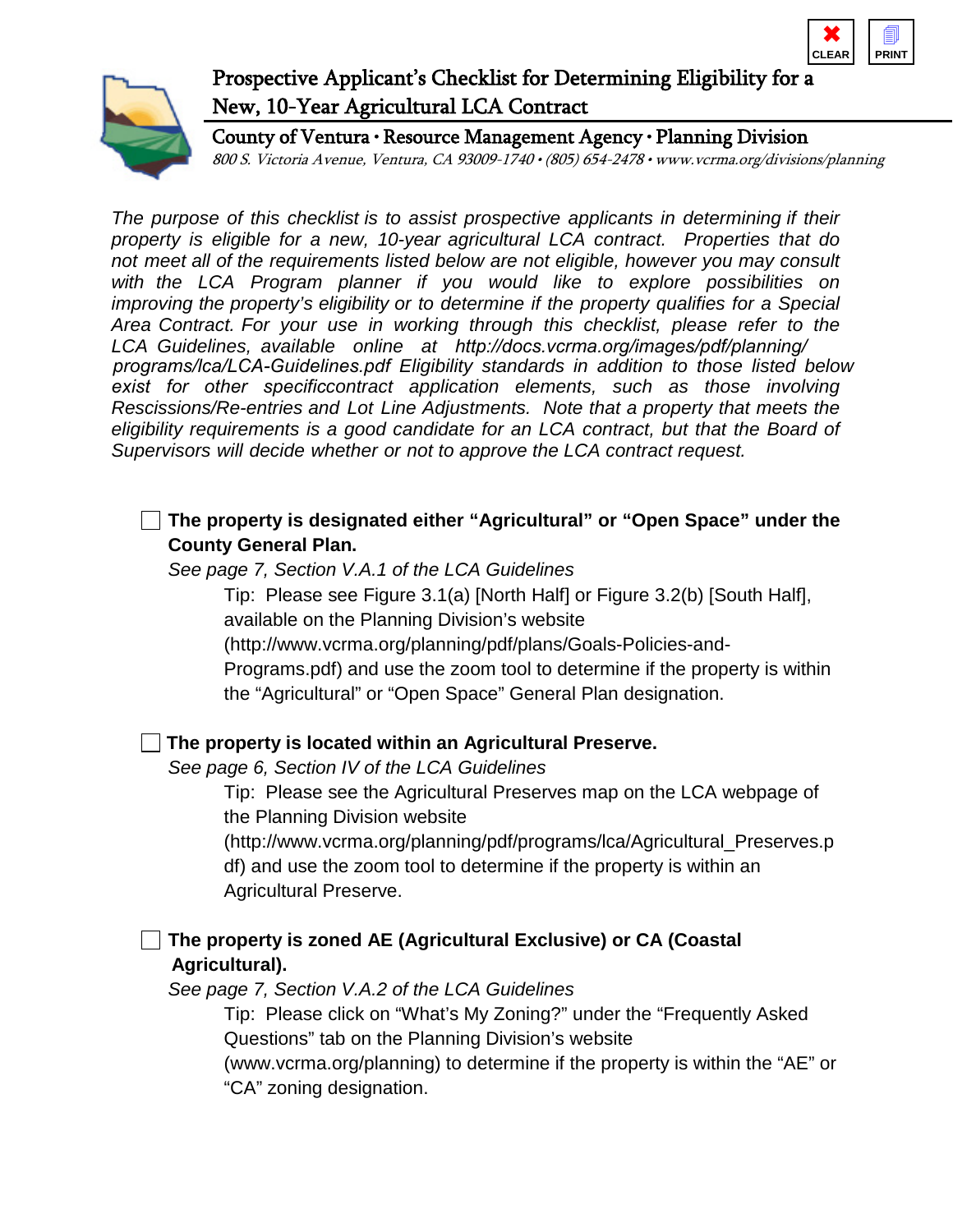**The property meets the minimum lot size requirement, and consists of a legal lot.** 

*See page 7, Section V.A.3 of the LCA Guidelines*

Tip: The Planning Division's "What is an Illegal Lot?" brochure is available at http://www.vcrma.org/planning/programs/legal-lots/index.html

**The property meets the minimum agricultural utilization percentage.** *See page 8, Section V.A.5 of the LCA Guidelines*

**Complete the checklist for one of the following three agricultural types:**

## • **IRRIGATED PLANT PRODUCTS ONLY**

*See Page 8, Section V.A.6.a.1 of the LCA Guidelines*

**The property has been used for commercial agricultural production for at least three of the last five years, or has been planted to as yet non-bearing fruit or nut trees, vines, brushes or crops which have a non-bearing period of less than five years.** 

**The gross income from commercial agricultural production was no less than a minimum of \$500/acre/year for at least three of the last five years, or the land has recently been planted and has not yet produced a crop, but is expected to gross no less than this minimum once the bearing period begins.**

## • **NON-IRRIGATED PLANT PRODUCTS ONLY**

*See page 9, Section V.A.6.a.2 of the LCA Guidelines*

**The land must be cultivated and producing plant products for commercial purposes for three of the previous five years OR be planted to as yet nonbearing fruit or nut trees, vines, brushes or crops which have a nonbearing period of less than five years.**

**The land has not grossed no less than \$50/acre/year for at least three of the last five years, or that the land has recently been planted and has not yet produced a crop, but is expected to gross no less than this minimum once the bearing period begins.**